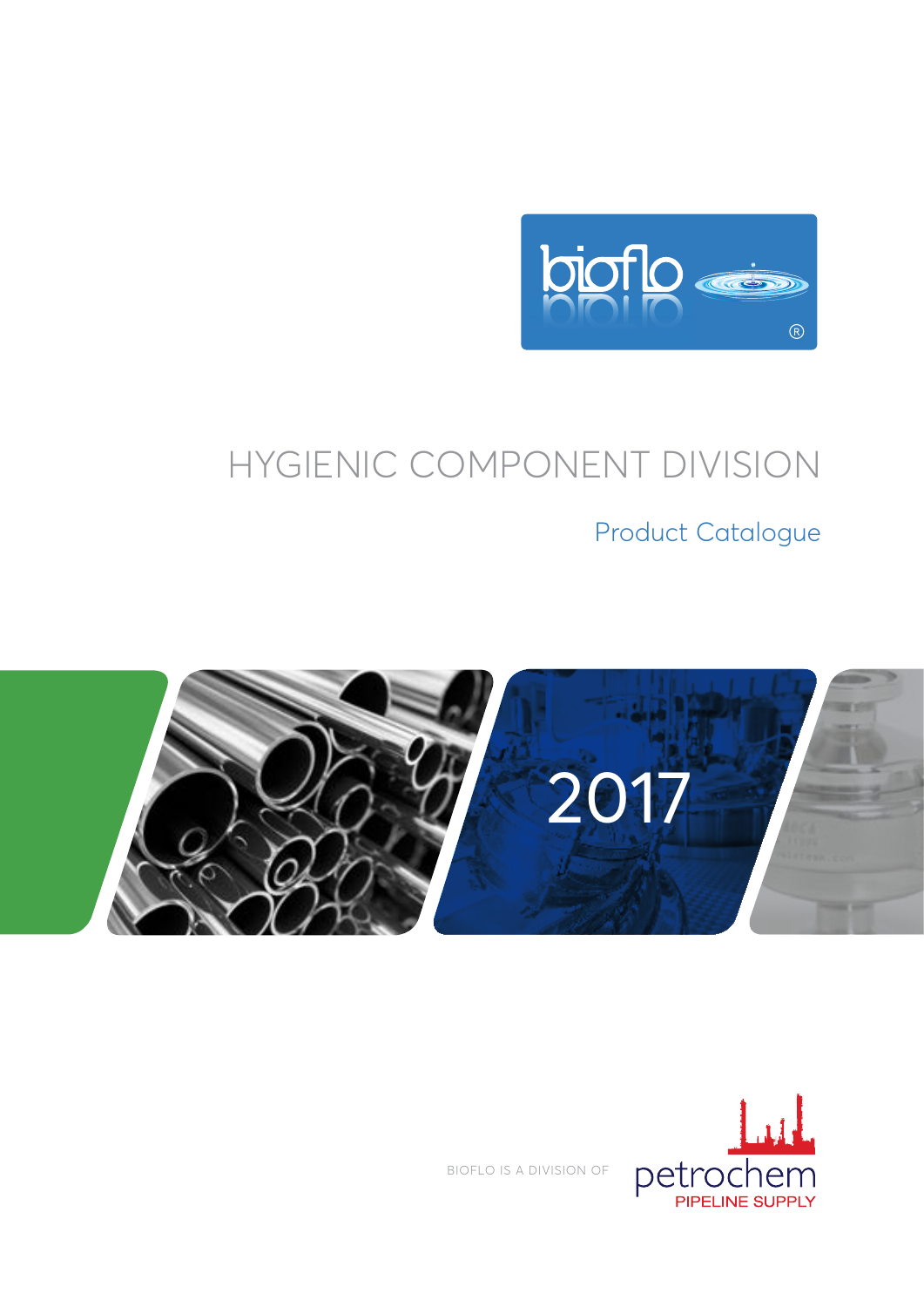## **"Flow measurement without sensor elements in the tube! Is that even possible?"**

#### **Sure, with FLOWave from Bürkert.**

FLOWave flowmeters use paten-ted SAW technology – without any sensor elements or pressure drops in the measurement tube. It's as hygienic as it gets. The outcome: no maintenance needed and a hassle-free cleaning process. FLOWave is small, light and shines in every mounting position.

**That's how flow measurement works today – because hygiene counts.** [CLICK HERE FOR MORE INFO](https://www.burkert.com/en/Landingpage/FLOWave) **CLICK HERE FOR MORE INFO** CLICK HERE FOR MORE INFO



#### IN SPIRING ANSWERS

A flowmeter delivering precise and reliable measurements inde-pendent of the liquid's conductivity, flow direction and flow rate. Ideal for clean utility applications in pharmaceutical and biotechnology industries.

> Petrochem Pipeline Supply Limited www.petrochem.ie | sales@petrochem.ie Tel: +353 (21) 435 1300 | Fax: +353 (21) 435 1166







# **/// CONTENTS**

| 3  | <b>Burkert</b>    |
|----|-------------------|
| 0  | Adcapure          |
| 8  | Labom             |
|    | Bioflo            |
| 10 | Biobore & Gaskets |
| 11 | Pipetite          |

# DID YOU KNOW?

Diaphragm valves are a key component of hygienic system design and play an important role in everything from manufacturing efficiency to product quality to utility demand. Cast and forged body diaphragm valves are the standard options here, both of which introduce their own unique benefits but share a number of common weaknesses including: weight, efficiency, ease of installation, carbon footprint and arguably the most critical, thermal mass. Recognizing these challenges and identifying the need for a solution, Burkert has developed **hydroformed tube body diaphragm valves** which will revolutionize the diaphragm valve market and in turn change the way the hygienic industry approaches system and plant design.

# **FLUID CONTROL SYSTEMS**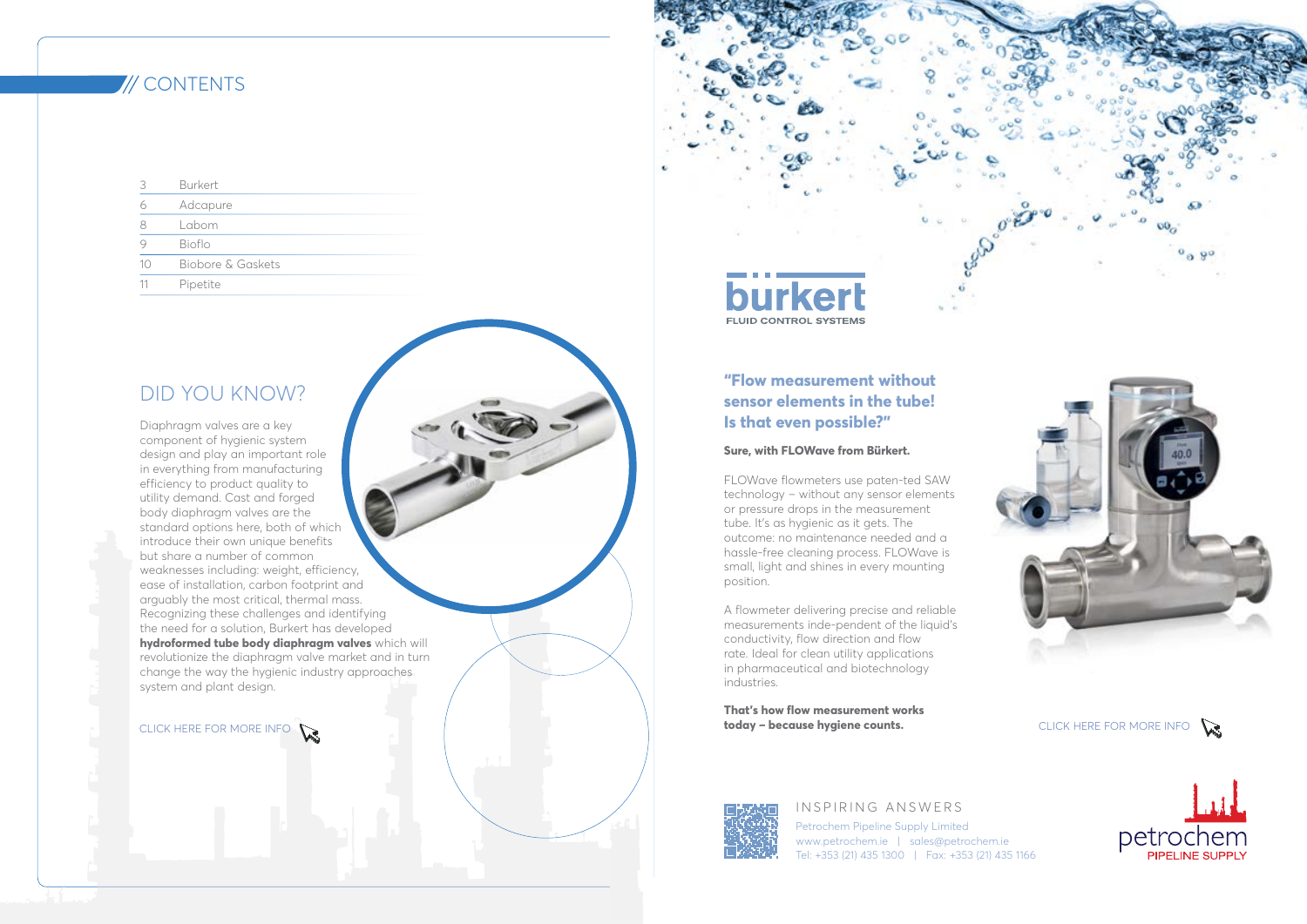MORE SOLUTIONS ONLINE http://www.petrochem.ie/valves-instruments-and-controls/



MORE SOLUTIONS ONLINE http://www.petrochem.ie/valves-instruments-and-controls/





 $\mathcal{J}$ [CLICK HERE FOR MORE INFO](https://www.burkert.com/en/Landingpage/FLOWave)



MULTIPORT DIAPHRAGM VALVE SOLUTIONS

HYGIENIC CONTROL VALVES



FLOWAVE HYGIENIC FLOW MEASUREMENT



[CLICK HERE FOR MORE INFO](http://www.burkert.com/en/sitesearch?search_term=hygienic)  $\mathcal{J}$ 



# **// BURKERT**



ACTUATED DIAPHRAGM VALVES

[CLICK HERE FOR MORE INFO](http://www.burkert.com/en/type/2031)



TANK BOTTOM OUTLET VALVES

[CLICK HERE FOR MORE INFO](https://www.burkert.com/en/type/2033)



MANUAL DIAPHRAGM VALVES

ZERO DEADLEG DIAPHRAGM VALVES



HYGIENIC INSTRUMENTATION



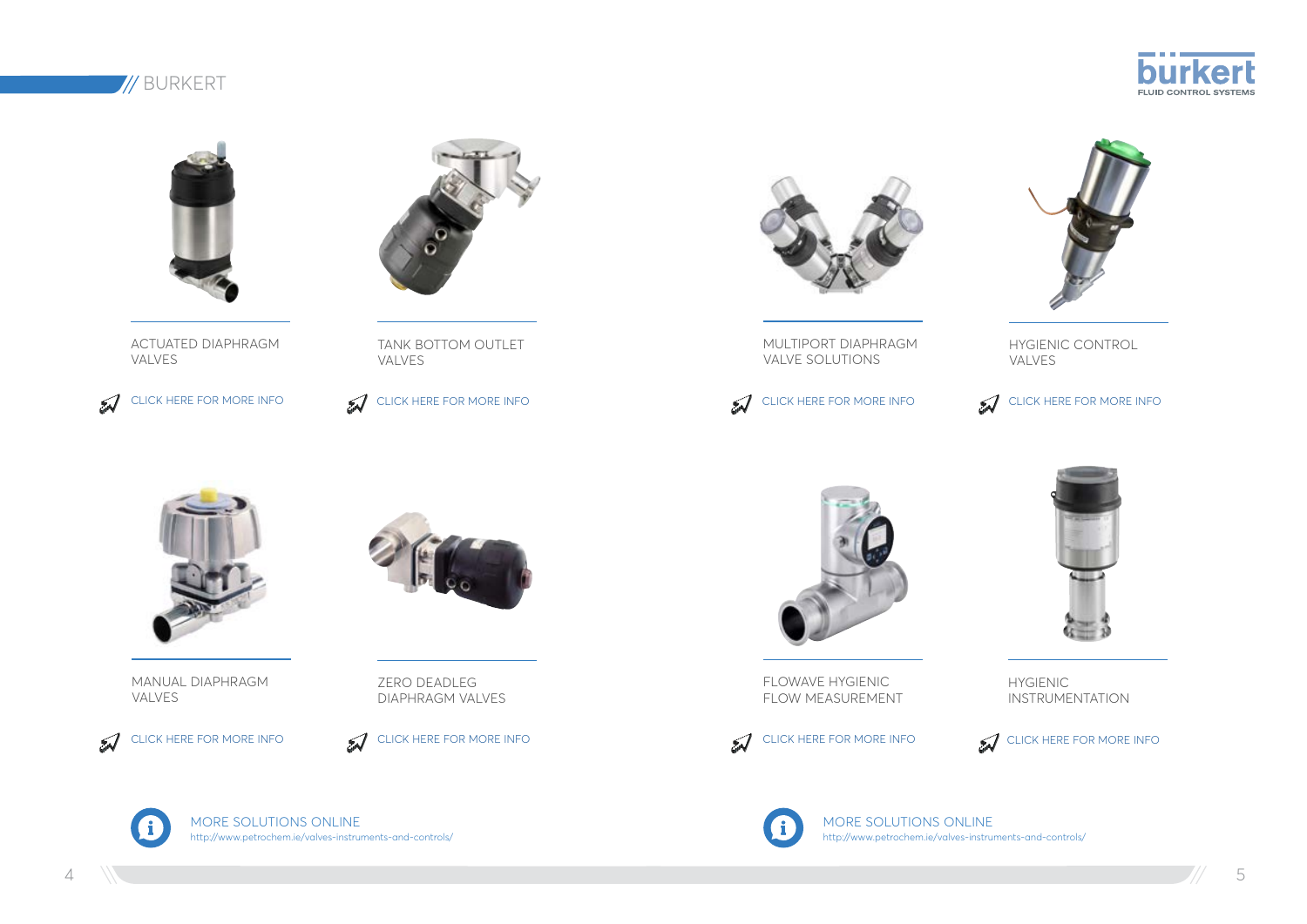# **// ADCAPURE**



CLEAN STEAM TRAP - HORIZONTAL INSTALLATION

[CLICK HERE FOR MORE INFO](http://www.valsteam.com/pic/documentos/6_15_E_TSS6_Thermostatic_clean_steam_trap_BPE-DIN-ISO_DN_15-40_5902247e98198.pdf) **CLICK HERE FOR MORE INFO** 



CLEAN STEAM TRAP - VERTICAL INSTALLATION





HYGIENIC BALL VALVES - FORGED & CAST





HYGIENIC CONTROL VALVES

HYGIENIC VACUUM BREAKERS

LOW PRESSURE BLANKETING VALVES



HYGIENIC PRESSURE REDUCING & SUSTAINING VALVES



CLEAN STEAM SAMPLING STATIONS

 $\mathcal{J}$ [CLICK HERE FOR MORE INFO](http://www.valsteam.com/pic/documentos/6_85_E_VB16C_Vacuum_breaker_DN15-25_57c012a30c540.pdf) [CLICK HERE FOR MORE INFO](http://www.valsteam.com/pic/documentos/6_45_E_BKR_Low_pressure_blanketing_regulator_DN_25_5512a104dc2ad.pdf)

MORE SOLUTIONS ONLINE http://www.petrochem.ie/valves-instruments-and-controls/



MORE SOLUTIONS ONLINE http://www.petrochem.ie/valves-instruments-and-controls/









[CLICK HERE FOR MORE INFO](http://www.valsteam.com/pic/documentos/6_30_E_P130_Sanitary_pressure_reducing_valve_BPE-DIN-ISO_DN_15-25_58f8ea8f5ea08.pdf) [CLICK HERE FOR MORE INFO](http://www.valsteam.com/pic/documentos/6_70_E_SC32P_Sample_cooler_clean_steam_5512a1d8df8d2.pdf)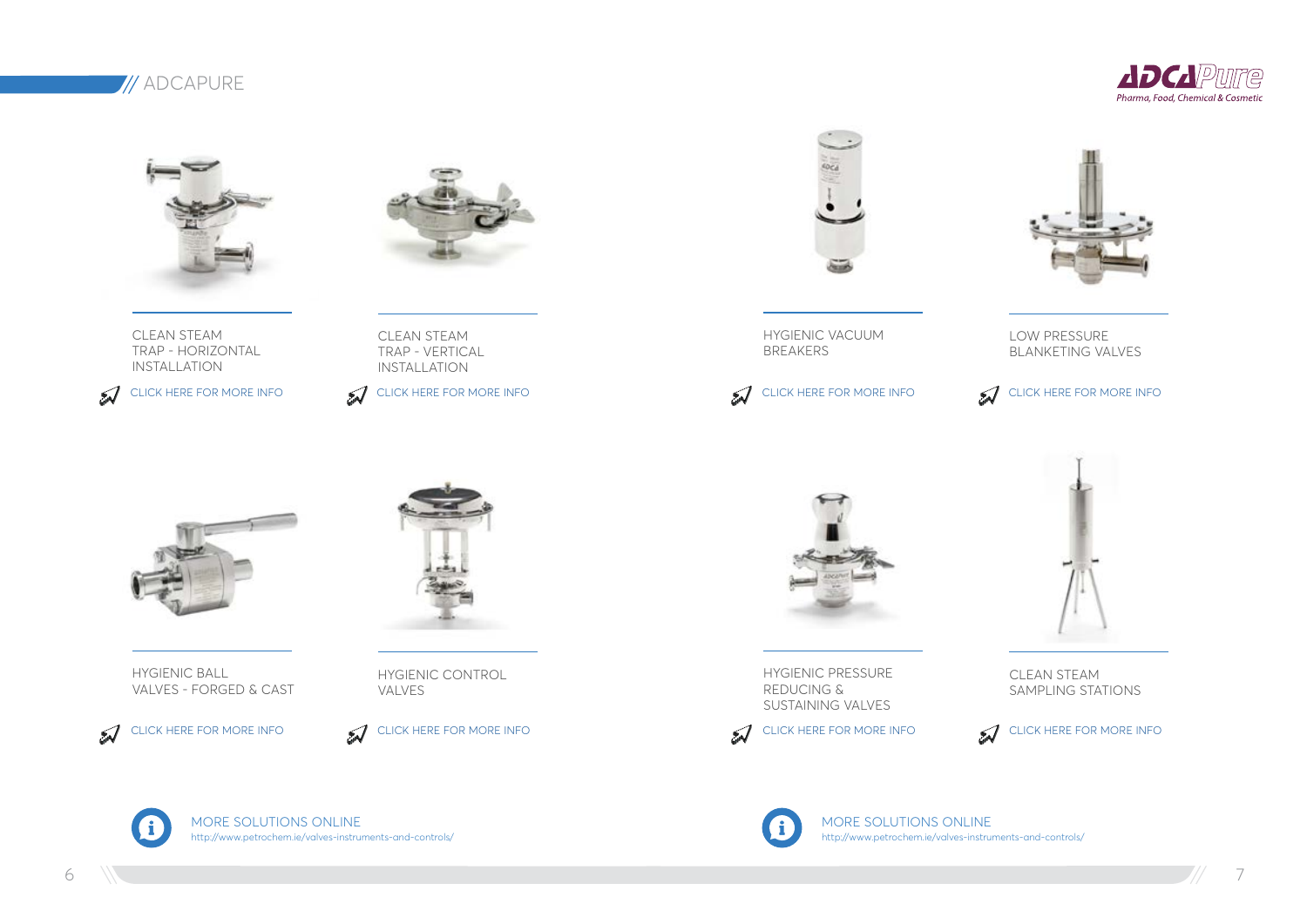

# **Mathematics of the contract of the contract of the contract of the contract of the contract of the contract of the contract of the contract of the contract of the contract of the contract of the contract of the contract o**



CLEAN STEAM HUMIDITY SEPERATORS



HYGIENIC PRESSURE GAUGE WITH DIAPHRAGM SEAL



HYGIENIC PRESSURE INSTRUMENTION





HYGIENIC TEMPERATURE INSTRUMENTION



HYGIENIC RELIEF VALVES

## HYGIENIC VIEWING INDICATORS

[CLICK HERE FOR MORE INFO](https://www.burkert.com/en/type/BBS-3F) **CLICK HERE FOR MORE INFO** 



HYGIENIC NON RETURN

VALVES



HYGIENIC BUTTERFLY VALVES

[CLICK HERE FOR MORE INFO](http://www.dpluk.co.uk/downloads/DPLBrochure2014.pdf)





MORE SOLUTIONS ONLINE http://www.petrochem.ie/valves-instruments-and-controls/









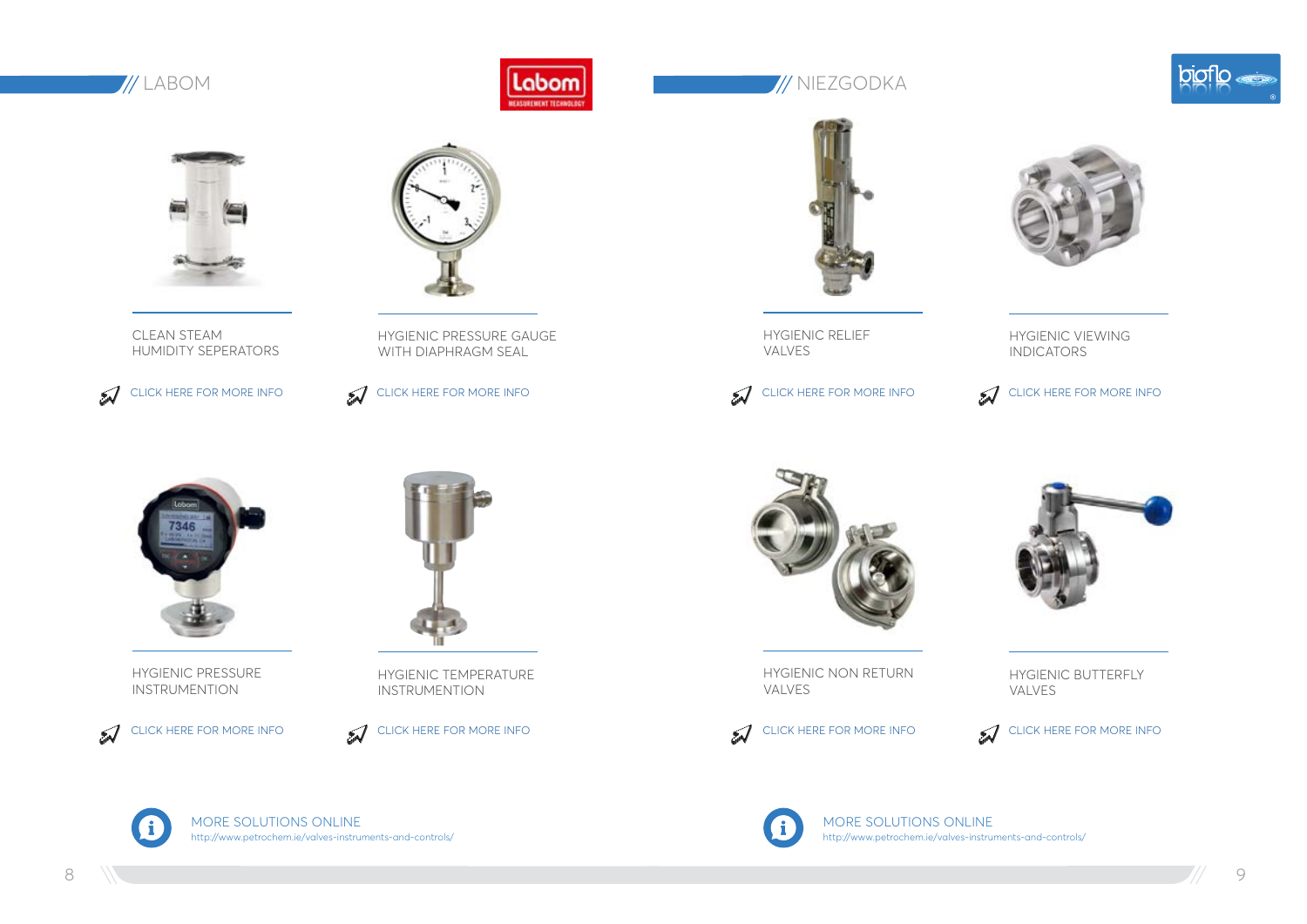

## ASME BPE Tube and Fittings **HIGBORE** HIGH PURITY SOLUTIONS & COMPONENTS

Mechanically Polished or Electropolished Tube for use in pharmaceutical, semi-conductor, biotechnology and other high purity processes. Our tube is manufactured to the stringent ASME BPE and ASTM A270 S2 standards making it ideal for most high purity applications.

## MECHANICALLY POLISHED SF1 FINISH

#### Guaranteed 0.8um max OD, 0.51um max ID

Our SF1 tubing is fully boroscoped and mechanically polished on both the ID and OD surfaces thus minimizing surface finish anomalies and reducing customer inspection requirements.

#### ELECTROPOLISHED SF4 FINISH

#### Guaranteed 0.8um Max OD, 0.38um max ID after EP

Our SF4 tubing gives and ultra-smooth, corrosion resistant, chromium, enriched surface where contaminants cannot hide. This EP tube is processed ad packaged in a certified ISO Class 5 clean room - a must for tubing used in high purity environments.

# "A NEW APPROACH TO AN OLD PROBLEM"



The Rubber Fab Smart Gasket® value is proven when validating sterility in a high-purity pharmaceutical system. A standard sanitary flange utilizing the Smart Gasket, Thermocouple Gasket obtains the critical thermal mapping information needed during the valida¬tion process. Meter fluids in your process system using a peristaltic pump or withdraw samples through valve or syringe. Then, utilize Rubber Fab's Spore Trap Gasket to securely retain spore test strips. These gaskets can be supplied in KFM (Viton) and Silicon.

#### ORIFICE PLATES

Pipetite ReBoot designed specifically for easy installation around existing piping. Its split design allows the installer to wrap the boot around existing piping then to seal it closed.

# RUBBER FAB'S SANITARY GASKETS THE RESERVED OF THE RUBBER FAB'S SANITARY GASKETS

#### Our innovative Orifice Plate line includes a complete selection of solid 316L Stainless Steel, in standard or tabbed TC and vertical styles, that can be custom drilled with an eccentric or concentric bore. Tabs help to acknowl¬edge that an orifice plate is "in line" and can be laser engraved to indicate the hole diameter, gasket size or user

specified information.

Rubber Fab's Fluid filtration screen gaskets provide the most comprehensive range of stainless steel mesh and filter cloth which provide for particulate elimination to protect fill and finish sterile products, spray balls and spray nozzles.

AVAILABLE ELASTOMERS: EPDM, FKM Fluoroelastomer, Silicone, Buna\*

AVAILABLE FLUOROPOLYMERS: PTFE, Tuf-Steel®

**PIPETITE** 

## TUF-FLEX

Tuf-Flex®, the ultimate pharmaceutical sanitary gasket, is setting new standards for purity, performance, flexibility and is the world's first unitized gasket. A Tuf-Flex® gasket's contact surface is PTFE unit¬ized to an EPDM rubber inner core.

TUF-STEEL the original metal detectable and x-ray inspectable gasket, unique proprietary blend of non-pigmented PTFE and 316L passivated and atomized stainless steel. Tuf-Steel® is ideal for sanitary steam and extreme temperature processes.



AVAILABLE SIZES: AVAILABLE PORTS:



1/2" – 4" (excluding 2-1/2") Thermocouple Gasket: 1-4 ports Spore Trap Gasket: 1 port



...............................

Pipetite® forms a flexible, sanitary seal that allows Its self-sealing design and flexibility eliminate the headaches that come with metal wall plates. Pipetite Standard is ideal for new tubing installations where the boot can slide over the end of tubing before it



for pipeline movement. is installed.



Pipetite PIPE in PIPE can seal a tubein-tube transition while allowing for movement of the pipe.



Pipetite Flat was designed for jacketed tank installations, although its applications are endless. It allows you to fit a Pipetite wall boot in spaces where a Pipetite Standard is too tall.



.............................

## SMART GASKETS & CLAMPS



**SCREENS**